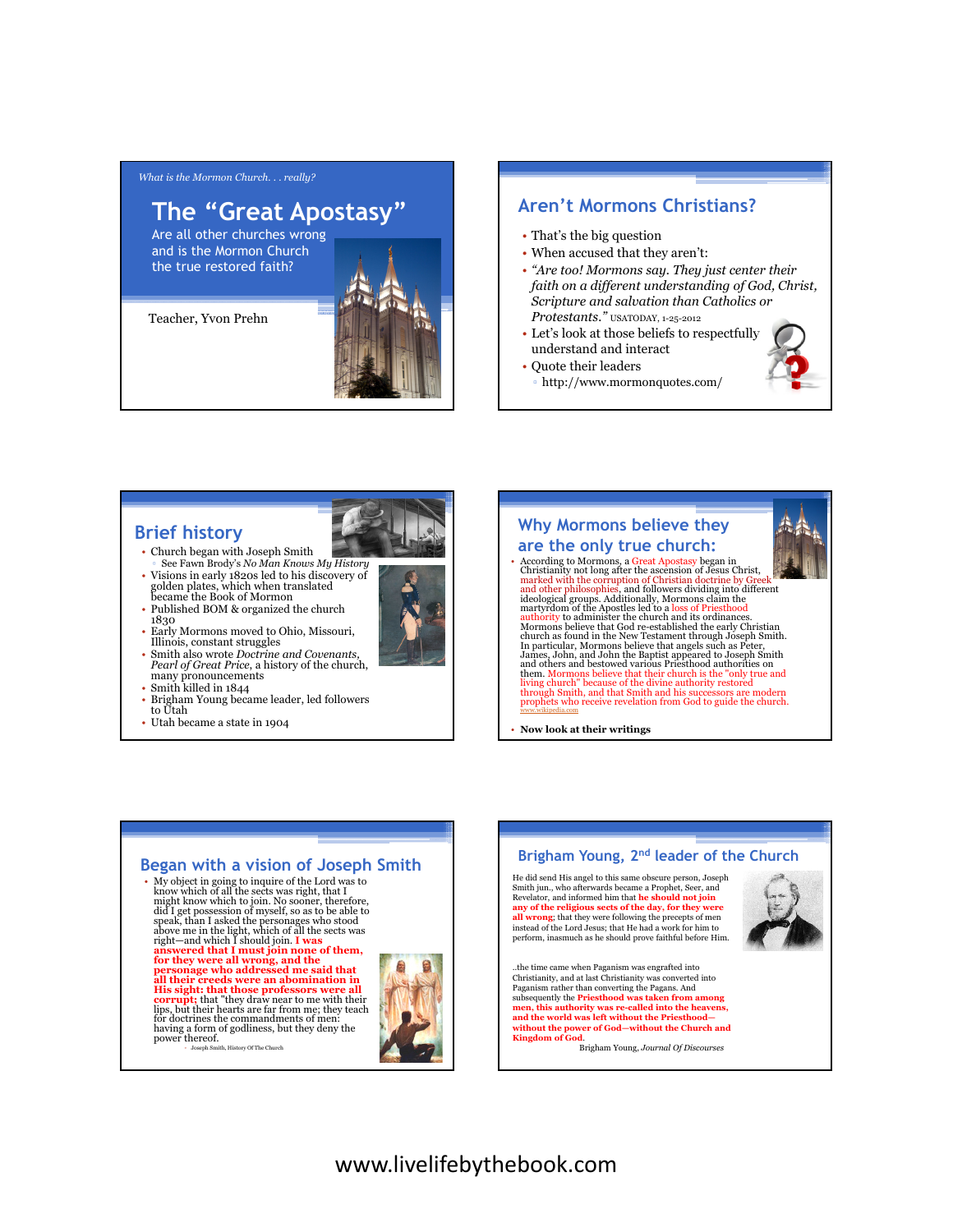#### **Orson Pratt, one of the first 12 Apostles**

• But as **there has been no Christian Church on the earth for a great many centuries** past, until<br>the present century, the people have lost sight of the<br>pattern that God has given according to which the<br>Christian Church should be established, . . . . This<br>great apostac century of the Christian era, and it has been waxing worse and worse from then until now. . . . . After the Church of Christ fled from earth to heaven, what was left? A. A set of wicked Apostates, murderers, and idolaters no Apostle, Prophet, or Revelator to inquire of God for them: and thus, because of wickedness, the Church, and Priesthood, and gifts, and ordinances<br>and blessings of the everlasting Gospel, were taken<br>from the earth, and reserved in heaven until the<br>fullness of times, when it was predicted that they<br>should again be rest Orson Pratt, Journal of Discourses



- **Is total Apostasy of the**
- **church possible?**
	- **What does the Bible say about**
- **the church?**<br>Acts 20:28 Keep watch over yourselves<br>and all the flock of which the Holy Spirit has • **Acts 20:28** *Keep watch over yourselves and all the flock of which the Holy Spirit has made you overseers. Be shepherds of the church of God, which he bought with his own blood.*
- Does the blood of Christ lose its power?
- Did Jesus die for a temporary church?
- Is there anything, anywhere in the Bible that foretold total Apostasy? ▫ Always a remnant. . . .no matter what the wickedness

# **Not us, but Christ who keeps the church**

• Colossians 1:17-20<br>He (Jesus) is before all things, and in him all things hold<br>together. And he is the head of the body, the church; he is the<br>beginning and the firstborn from among the dead, so that in<br>everything he mig

- F phesians 1:18-23<br>
Proposition that the eyes of your heart may be enlightened in order<br>
that you may know the hope to which the has called you, the riches of<br>
his glorious inheritance in the saints, and his incomparably
- **Cannot divorce the Church from Jesus Jesus "holds all things together"**

# **What then about errors in the church?**

• Always error

▫ Revelations 2,3 great examples of errors in the church, challenges to change *"Those whom I love I rebuke and discipline. So be earnest and* 

- *repent." Rev. 3:19* God doesn't desert us and take the church away to heaven
- Bible always needed as a measure • Biblical pattern, using Bible as standard ▫ Discern between truth and error
- Present truth, challenge to change God disciples, he never forsakes
- Hebrews 12: 5-7 *My son, do not make light of the Lord's discipline, and do not lose heart when he rebukes you, because the Lord disciplines the one he loves, and he chastens everyone he accepts as his son. Endure hardship as discipline; God is treating you as his children.*

# Specifically Greek, gnostic errors

- Error, indeed, is never set forth in its naked deformity, lest, being thus exposed, it should at once be detected. But it is craftily decked out in an attractive dress, so as, by its outward form, to make it appear to the inexperienced (ridiculous as the expression may seem) more true than the truth itself. Irenaeus, *Against Heresies d.202*
- Wrote detailed critiques of gnostic
- errors • Persists today, Gospel of Thomas,
- Di Vinci Code, much popular religion See previous lesson
- 

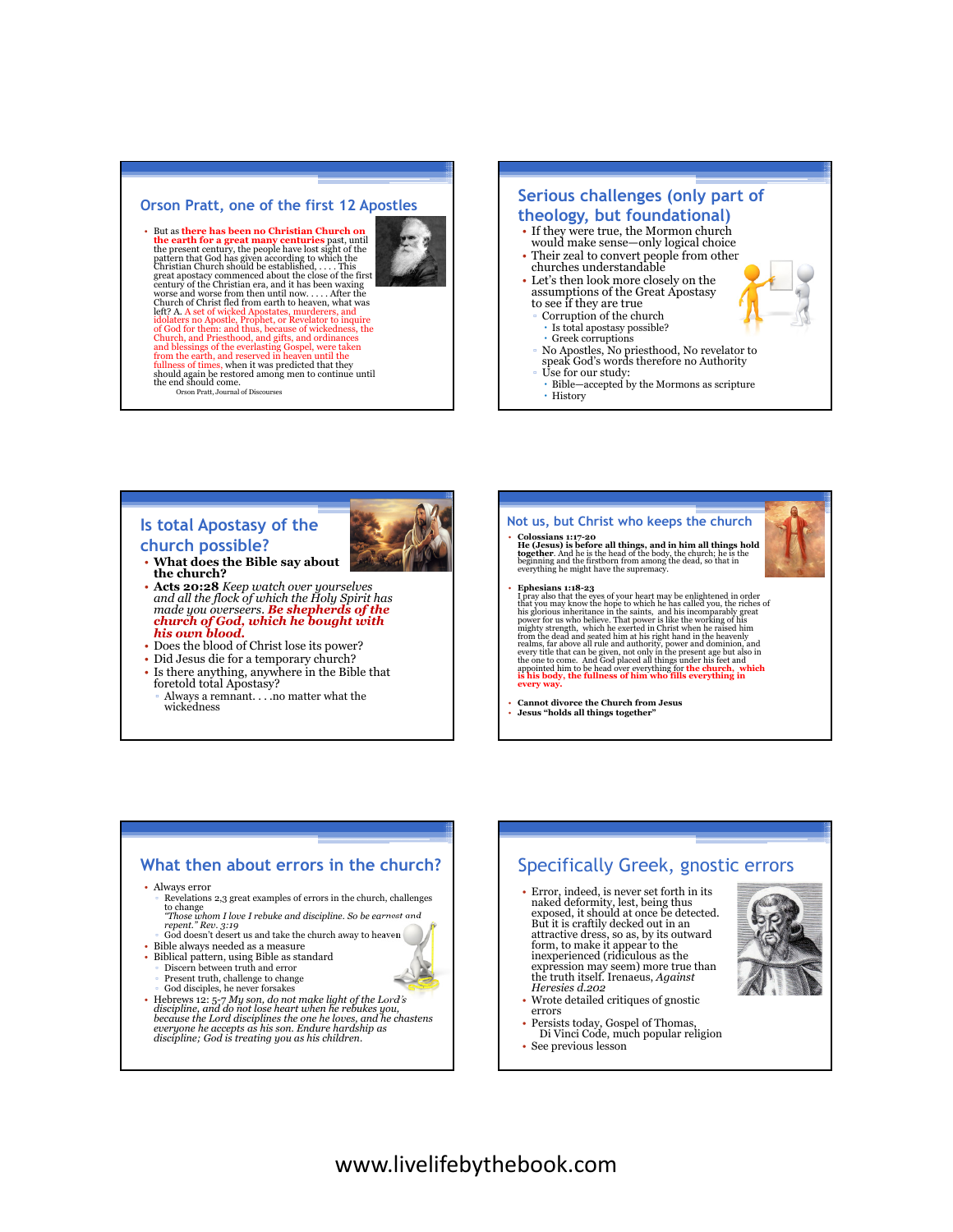# Challenge of no priesthood

• **1 Peter 2:9-10** *But you are a chosen people, a royal priesthood, a holy nation, a people belonging to God, that you may declare the praises of him who called you out of darkness into his wonderful light. Once you were not a people, but now you are the people of God; once you had not received mercy, but now* 



- *you have received mercy.*  • Rev. 1:5-6 *To him who loves us and has freed us from our sins by his blood, 6 and has made us to be a kingdom and priests to serve his God and Father—to him be glory and power for ever and ever! Amen*
- Priests are not a special, set apart group, but all believers
- Great responsibility for each one of us—you represent Jesus—you are an ambassador, a mediator

#### Apostles were the foundation, not continuing leaders

• **Ephesians 2:19-22** Consequently, you are no longer foreigners and aliens, but fellow citizens with God's people and members of God's household, built on the foundation of the apostles and prophets, with Christ Jesus himself as the chief cornerstone. In him the whole building is joined together and rises to become a holy temple in the Lord. And in him you too are being built together to become a dwelling in which God lives by his Spirit.

# Explanations of the Apostolic foundation

- 
- When we confess that the church is a<br>postolic, we are confessing that the church we belong today stand in direct continuity to the church we see in the book of Acts. It is not the formal structure of the church we endur
- 
- Apostles were chosen by God to work in the founding and forming of the church, after which time apostleship ecased. When all the apostle died, the office of apostle no longer existed. They were selected, sent and empower the church, the apostles had particular purposes and responsibilities. John MacArthur, 1 Corinthians, Moody, 1984,

### **Christian quotes**



- Beloved, if it had been possible to destroy the church of God on<br>earth, it would have been destroyed long ago.<br>*Charles Spurgeon*
- "Let him who wants a true church cling to the Word by which everything is upheld." *Martin Luther*

Hold firmly that our faith is identical with that of the ancients. Deny this, and you dissolve the unity of the Church. *Thomas Aquinas*

Hypocrites in the Church? Yes, and in the lodge and at the<br>home. Don't hunt through the Church for a hypocrite. Go home<br>and look in the mirror. Hypocrites? Yes. See that you make the number one less. *Billy Sunday*

# Walter Martin's summary

With one "Special Revelation" the Mormon Church expects its<br>intended convert to accept the totally unsupported testimony<br>of a fifteen-year-old boy that nobody ever preached Jesus<br>Christ's gospel from the close of the apost We are asked to believe that the church fattiers for the first<br>five centuries did not proclaim the true gospel—that Origin,<br>Justin, Iraneaus, Jerome, Eusebius, Athanasius, Chrysostrom<br>and later Thomas Aquinas, Huss, Luther

With one dogmatic assertion, Joseph pronounced everybody<br>wrong, all Christian theology an abomination, and all<br>professing Christians corrupt—all in the name of God! How<br>strange for this to be presented as restored Christia



# **Conclusion**

- There is no biblical or historical evidence for the Great Apostasy as described by Joseph Smith • The "Great Restoration" of the
- Mormon Church was not necessary • Because

Jesus Christ is the Savior and Sustainer of His Church



*To him who is able to keep you from stumbling and to present you before his glorious presence without fault and with great joy— to the only God our Savior be glory, majesty, power and authority, through Jesus Christ our Lord, before all ages, now and forevermore! Amen.*  Jude 24, 25